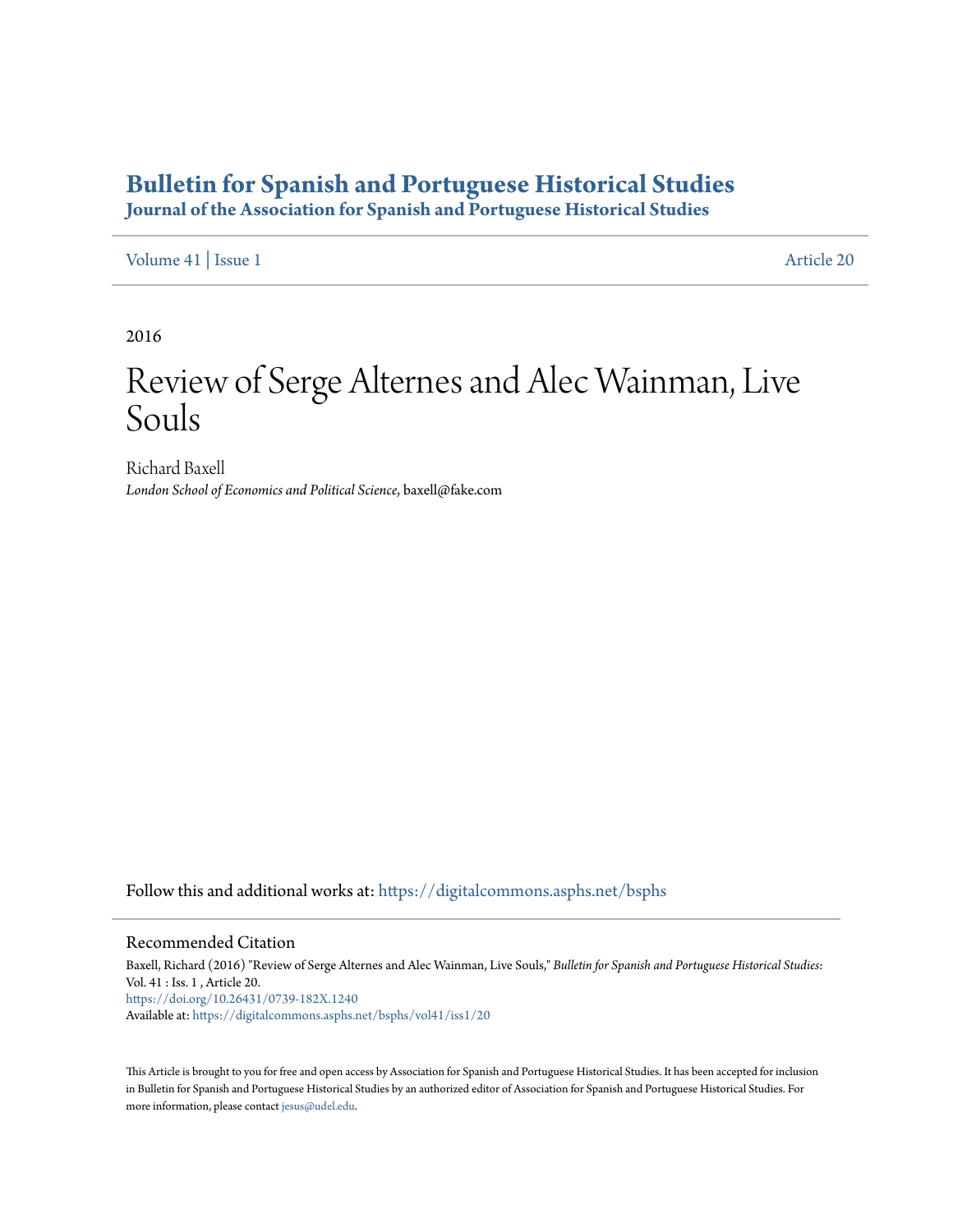### **Alternês, Serge & Wainman, Alec.** *Live Souls***. Vancouver: Ronsdale Press, 2015. 303 pp, fully illustrated.**

When the Spanish Civil War began in July 1936, many saw the conflict not as a remote war in a far-away country, but as the latest battlefield in an ongoing struggle between fascism and democracy. As the western powers sat on their hands, thousands became consumed with a burning need to act, to *do something*, in support of the beleaguered Spanish Republic. Famously, some 35 000 of them went as far as volunteering to fight in the International Brigades. Others, however, turned their efforts towards trying to help alleviate the suffering of those caught in the turmoil, either by collecting money for medical supplies or, in the case of more than 200 men and women from Britain and Ireland, by going to Spain to join the Republican medical services. One of these was a young Quaker from Northallerton in Yorkshire, called Alec Wainman. Lacking medical knowledge, but able to speak both Russian and Italian, Wainman volunteered to drive an ambulance in Spain, bluffing the recruiters that he was a qualified driver, fluent in Spanish.

One advantage of being an ambulance driver is that one spends much of their time on the road, seeing things that soldiers, stuck in the trenches, cannot. This enabled Wainman to indulge his passion for photography, capturing thousands images of everyday life behind the Republican lines. Believed lost for many years, Wainman's photographs were recently salvaged from a publisher's office and a selection has now been published as *Live Souls; Citizens and Volunteers of Civil War Spain*.

The main body of the book is taken up by the collection of photographs, but also included is Wainman's own account of his time in Spain (unfortunately the memoir ends prematurely in the spring of 1937, but it has been completed by his son). It's a useful companion to the images, containing a moving account of the Nationalists' shelling of Spanish cities and his eyewitness account of the internecine fighting in Barcelona during May 1937, when Wainman supported the government and was holed up for a night in the PSUC's headquarters on Passeig de Gràcia, as passing Anarchist cars took pot-shots at the building. His conclusion that 'the government's authority had increased enormously as a result of its astute handling of the situation', differs rather from that of Orwell.

Wainman drove an ambulance for two months – dangerous work, for Franco's forces deliberately targeted ambulances and hospitals – until, in late 1936, his command of Spanish and Russian led to him being transferred to work as an interpreter with high ranking Soviet aeronautical engineers. The following year he was appointed to another high profile position, working with Constancia de la Mora in the Republican Press Office until, suffering from hepatitis, he returned to Britain in August 1938.

Wainman's trajectory is unusual for a British volunteer in Spain, as too is his background, even within the generally more middle class medical services. Following graduation with a modern languages degree from Oxford, Wainman had worked in the British Embassy in Moscow from 1934 to 1935. Yet, surprisingly, given the widespread paranoia in the Spanish Republic concerning spies, the politically unaffiliated Quaker seems to have sailed through security checks. Wainman's meteoric rise continued after his time in Spain: during the Second World War he graduated from Sandhurst and became an officer in the Royal